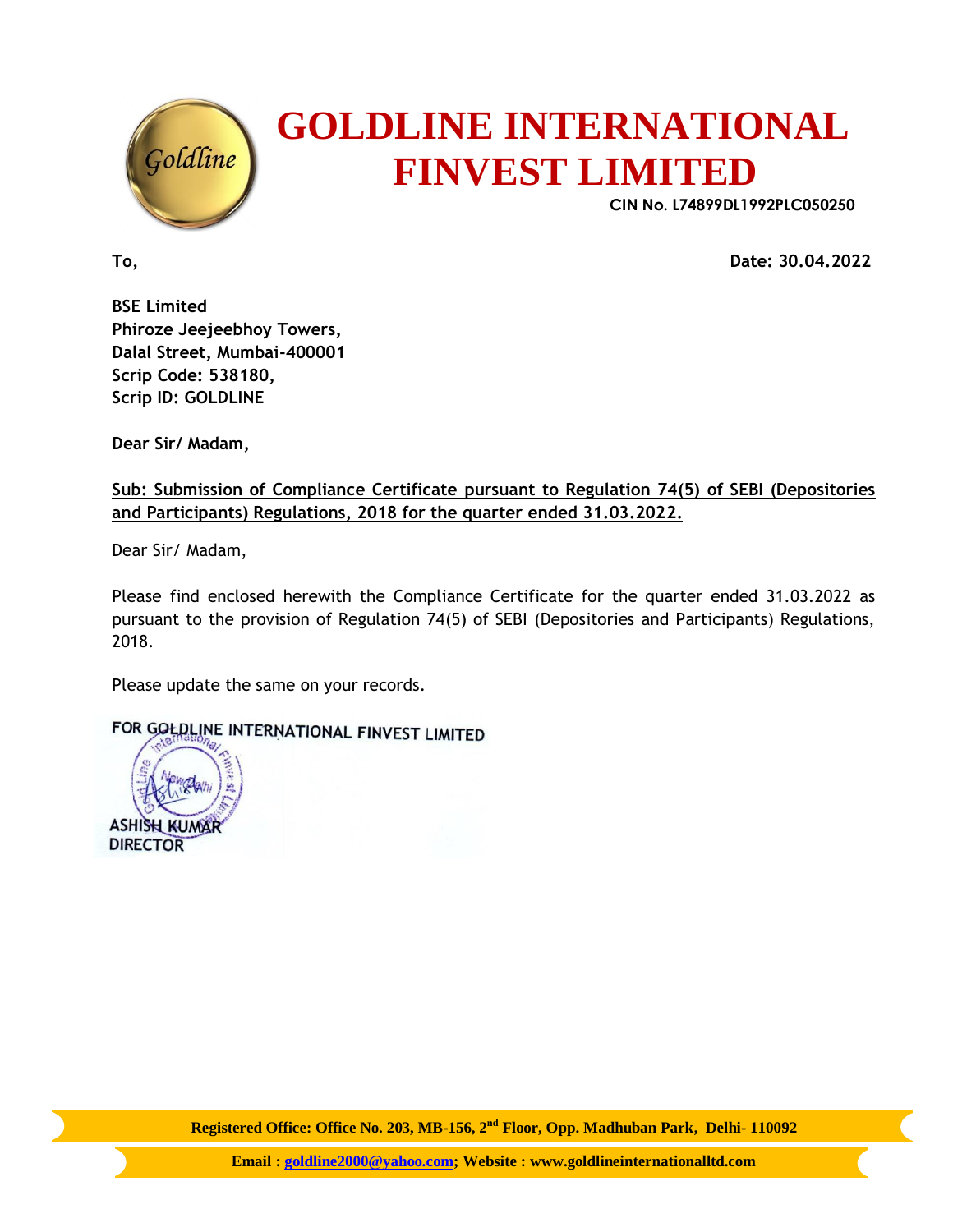

**Date: 21.04.2022**

**Reference No: LRTA03/March22/01**

**To, GOLDLINE INTERNATIONAL FINVEST LIMITED Address:** Office No. 203, MB-156 2nd Floor, Opp Madhuban Park Delhi, East Delhi - 110092 India

## **ISIN Number: INE204P01026**

**Subject: Confirmation Certificate under Regulation 74 (5) of the Securities and Exchange Board of India (Depositories and Participants) Regulations, 2018 for the Quarter ended 31/03/2022.**

Dear Sir/ Madam,

As per Regulation 74 (5) of the Securities and Exchange Board of India (Depositories and Participants) Regulations, 2018, we hereby confirm that the securities received from the Depository Participants for Dematerialisation (if any) during the quarter ended 31/03/2022, were confirmed (Accepted / Rejected) to the depositories by us and that securities comprised in the said certificates have been listed on the stock exchanges (if any) where the earlier issued securities are listed.

We hereby also confirm that the security certificates received for dematerialisation (if any) have been cancelled after due verification by the depository participant and the name of the depositories have been substituted in register of members as the registered owner within 15 days of receipt of the certificates(s) of security from the participant.

You are requested to take this on your record and acknowledge receipt.

Thanking You Yours Faithfully, **For Maashitla Securities Private Limited** For MAASHITLA SECURITIES PVT. LTD.

**Orised Signatory** 

**Mukul Agrawal Director**

\_\_\_\_\_\_\_\_\_\_\_\_\_\_\_\_\_\_\_\_\_\_\_\_\_\_\_\_\_\_\_\_\_\_\_\_\_\_\_\_\_\_\_\_\_\_\_\_\_\_\_\_\_\_\_\_\_\_\_\_\_\_\_\_\_\_\_\_\_\_\_\_\_\_\_\_\_\_\_\_\_\_\_\_\_\_\_\_\_\_\_\_\_\_\_\_\_\_\_